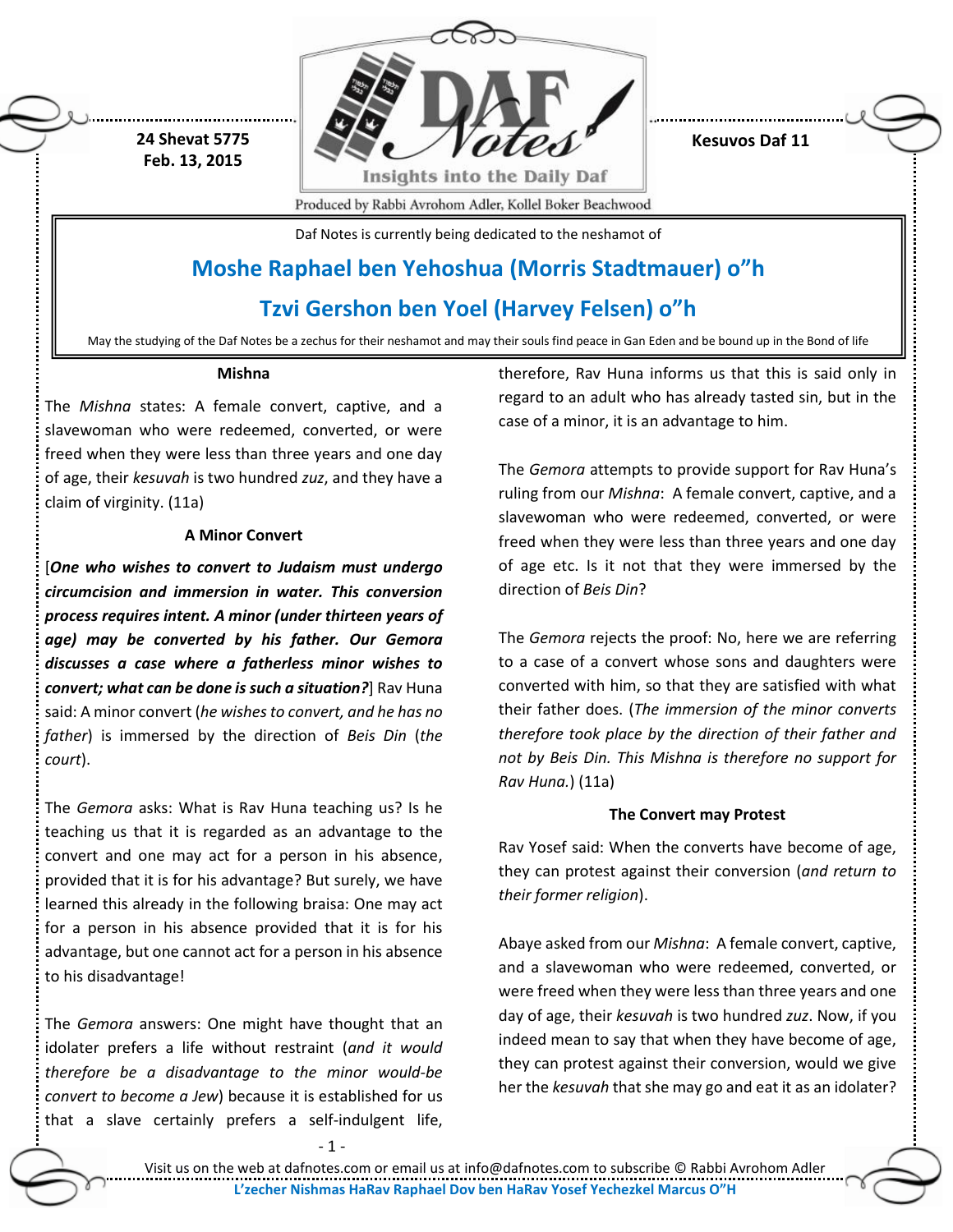

The *Gemora* answers: We give her the *kesuvah* when she has become of age.

The *Gemora* persists: But when she has become of age, too, she can protest and go out?

The *Gemora* answers: As soon as she was of age for one moment, and did not protest, she cannot protest any longer.

Rava asks from the following Mishna: These are the *na'aros* (*girls who have reached maturity; generally at twelve years old until they become a bogeres at twelve and a half*) who are entitled to a fine (*if a man violates an unmarried woman, he must pay a penalty of fifty shekalim to her father*): If one cohabits with a *mamzeres*, a *nesinah*, or with a Cuthean (*converts to Judaism after an outbreak of wild animals in Eretz Yisroel and their conversion was debated as to its validity*); if one cohabits with a convert, a captive, or with a slavewoman who were redeemed or converted, or freed before the age of three years and one day; they are entitled to a fine. Now, if you indeed mean to say that when they have become of age, they can protest against their conversion, would we give her the *kesuvah* that she may go and eat it as an idolater?

The *Gemora* answers: We give her the *kesuvah* when she has become of age.

The *Gemora* persists: But when she has become of age, too, she can protest and go out?

The *Gemora* answers: As soon as she was of age for one moment, and did not protest, she cannot protest any longer.

The Gemora notes: Abaye did not say (ask) as Rava said (asked), because there where it speaks of fines we can say that the reason is that the sinner should not have any benefit (therefore he should pay the fine in any case, but

the case of the kesuvah in our Mishna is different; therefore, Abaye asked from our Mishna). Rava did not say (ask) as Abaye said (asked), because in the case of the kesuvah, we can say the reason is that it should not be a light matter in his eyes to send her away (i.e., to divorce her; therefore, he should pay the kesuvah in any case, but the case of the fine is different.; therefore, Rava asks from the Mishna). (11a)

#### **Mishna**

The *Mishna* states: An adult who cohabits with a minor girl or a minor boy who cohabits with an adult and one injured by a piece of wood, their *kesuvah* is two hundred *zuz*; these are the words of Rabbi Meir. But the Chachamim say: One injured by a piece of wood, her *kesuvah* is only a *maneh*.

A virgin widow, a divorced woman, and a woman who underwent *chalitzah* after marriage, their *kesuvah* is a *maneh*, and they do not have a claim of virginity. A female convert, or a captive, and a slavewoman who were redeemed, or converted, or set free when they were more than three years and one day of age, their *kesuvah* is a *maneh*, and they do not have a claim of virginity. (11a – 11b)

#### **Mistaken Kiddushin**

Rav Yehudah said in the name of Rav: A minor who cohabits with a grown-up woman makes her as though she were injured by a piece of wood. When he said it before Shmuel, he said: Injured by a piece of wood does not apply to flesh.

There were those who taught this teaching by itself: A minor who cohabits with a grown-up woman, Rav said: He makes her as though she were injured by a piece of wood. Shmuel said: Injured by a piece of wood does not apply to flesh.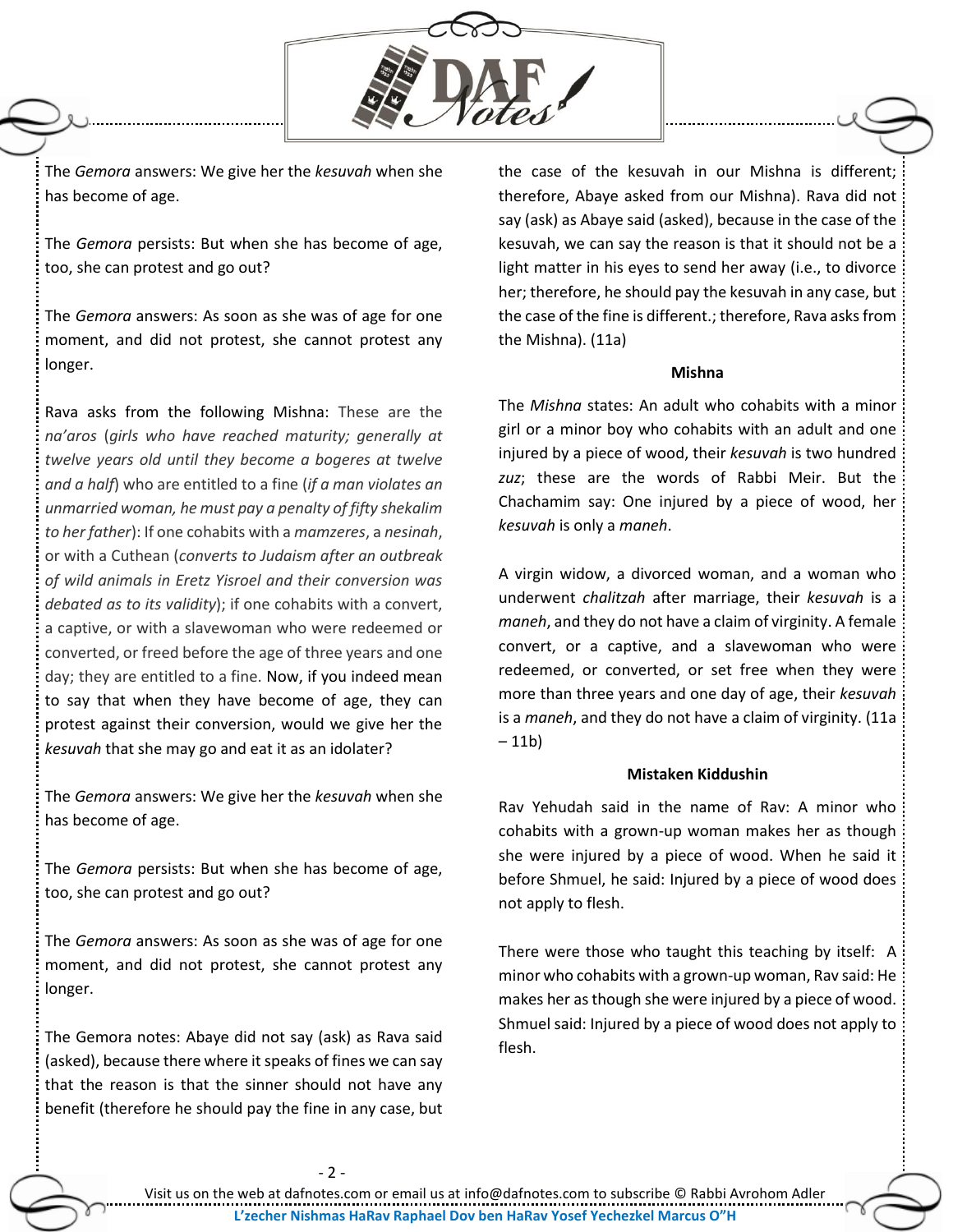

Rav Oshaya raised an objection from our Mishna: An adult who cohabits with a minor girl or a minor boy who cohabits with an adult and one injured by a piece of wood, their *kesuvah* is two hundred *zuz*; these are the words of Rabbi Meir. But the Chachamim say: One injured by a piece of wood, her *kesuvah* is only a *maneh*. (*The Chachamim differ only with regard to a girl injured by a piece of wood, but not with regard to a minor who cohabits with a grown-up woman. This shows that the latter case cannot be compared with the former case. The Mishna would consequently be against Rav and for Shmuel.*)

Rava answers: This is what the *Mishna* means: When a grown-up man cohabits with a minor girl, it is nothing, for when the girl is less than three years of age, it is as if one puts the finger into the eye (*tears come to the eye again and again, so does virginity come back to a girl under three years*). However, when a minor boy has cohabits with a grown-up woman, he makes her as a girl who is injured by a piece of wood, and with regard to the case of a girl injured by a piece of wood itself, there is a difference of opinion between Rabbi Meir and the *Chachamim*.

Rami bar Chama qualifies the argument: The difference of opinion is only when he recognized (*that she has been injured by a piece of wood*), for Rabbi Meir compares her to a *bogeres* (*a girl who is twelve and a half years old, and may sometimes not have signs of virginity, and yet, her kesuvah is two hundred zuz since no man has cohabited with her, so too, a woman who was injured by wood will receive two hundred zuz*). The *Chachamim*, however, compare her to a woman who has cohabited with a man (*therefore, her kesuvah will only be a maneh*). However, if he did not recognize that she had been injured by a piece of wood, everyone will agree that she receives nothing (*for it is a mistaken kiddushin*).

[*The Gemora explains why one Tanna compares her to a bogeres, and why the other opinion compares her to a woman who has cohabited with a man.*]

The Gemora asks: And why does Rabbi Meir compare her to a bogeres? Let him compare her to a woman who has cohabited with a man!

The Gemora answers: In the case of a woman who has cohabited with a man, a deed had been done to her by a man; but in her case, no deed has been done to her by a man.

The Gemora asks: And why do the Rabbis compare her to a woman who has cohabited with a man? Let them compare her to a bogeres!

The Gemora answers: In the case of a bogeres, no deed whatsoever has been done to her, but in her case, a deed has been done to her.

Rav Nachman asked on Rami bar Chama who said that if he did not recognize that she had been injured by a piece of wood, everyone will agree that she receives nothing (*for it is a mistaken kiddushin*). We learned in the following *Mishna*: If she says: I was injured by a piece of wood, and he says: No, you cohabited with a man; Rabban Gamliel and Rabbi Eliezer say that she is believed! (*This would indicate that she does receive her kesuvah even though he did not recognize that she had been injured.*)

Rather, Rava says: Whether he recognized (*that she has been injured by a piece of wood*) and whether he did not recognize that, Rabbi Meir said that her *kesuvah* is two hundred *zuz* and the *Chachamim* say that if he recognized (*that she has been injured by a piece of wood*), her *kesuvah* is a *maneh*, but if he did recognize her, she receives nothing.